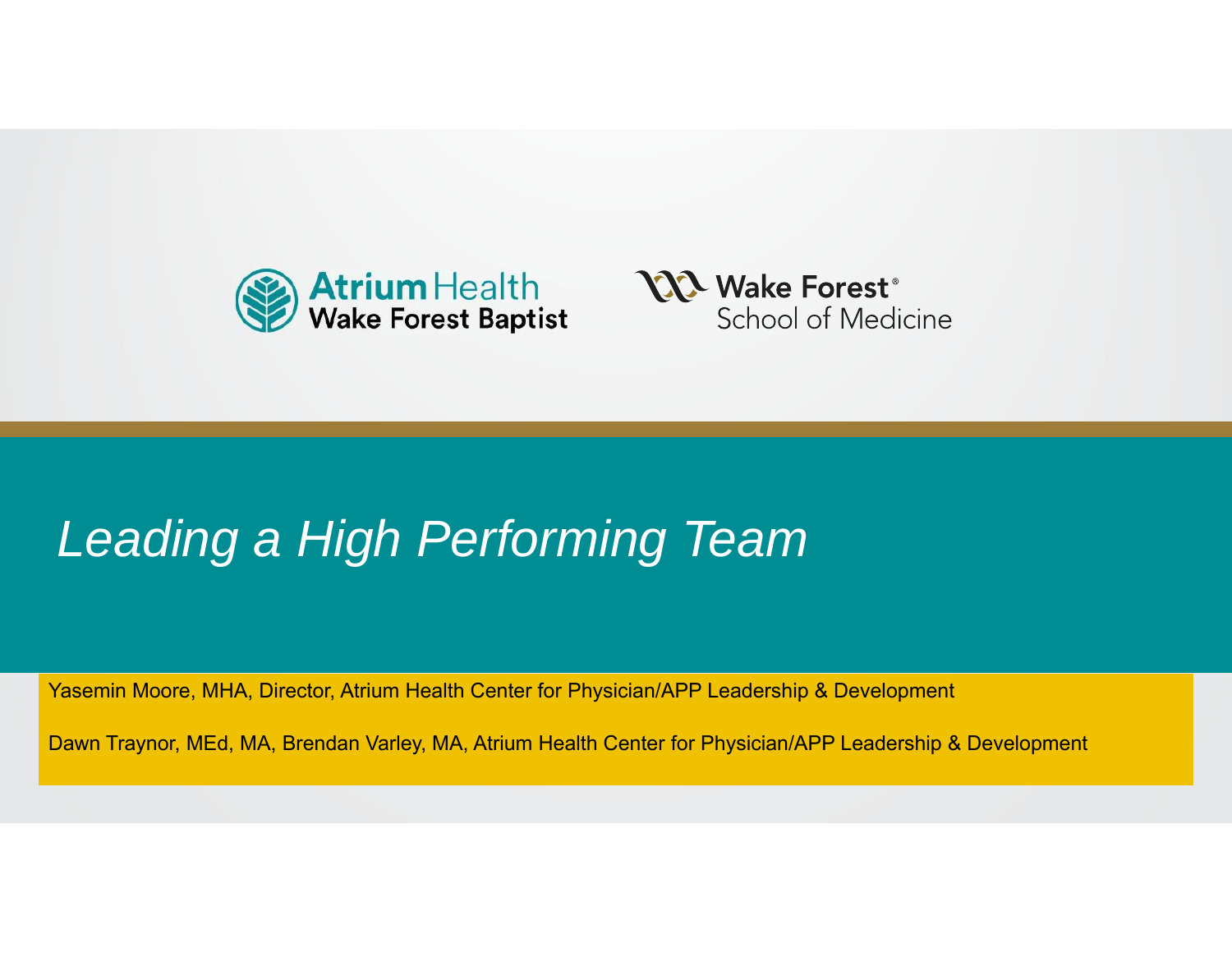### Problem Statement

• A needs assessment conducted during the Atrium Health Physician/APP Education Retreat in 2018 determined that physician/APP leaders need more education on 1) building and leading high performing teams, 2) managing healthy conflicts, 3) developing trust, and 4) fostering effective communication.



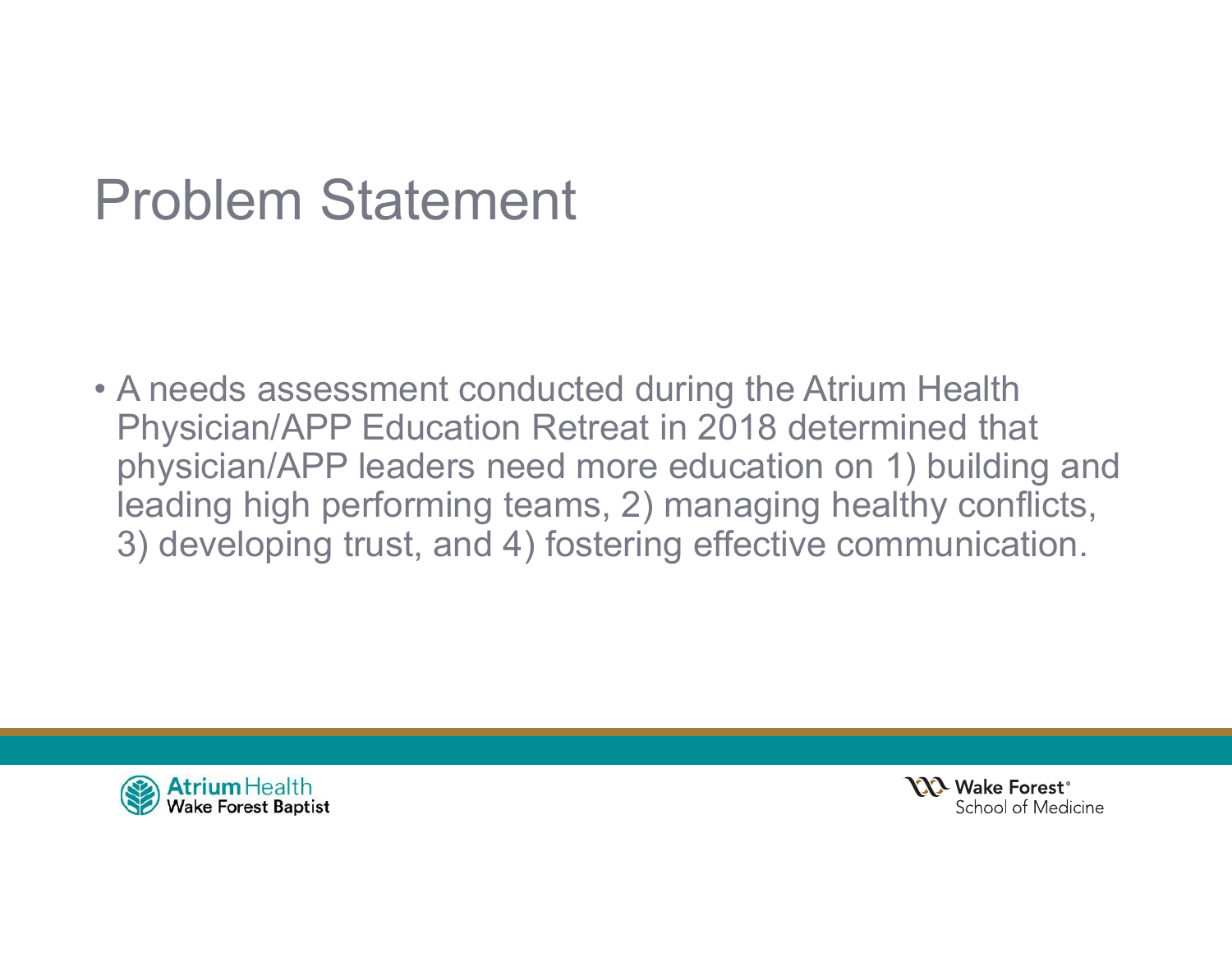# Study Design

• In the blended learning program Leading High Performing Teams, participants complete three brief interactive online modules prior to an instructor-led 3-hour course where they engage in dialogue and practical application of module content. Physician/APP facilitators highlight how misalignments in Goals, Roles, and Processes can cause problems within a team, demonstrate how to identify where teams may need extra support in these areas, and share strategies for working through these issues with teams.



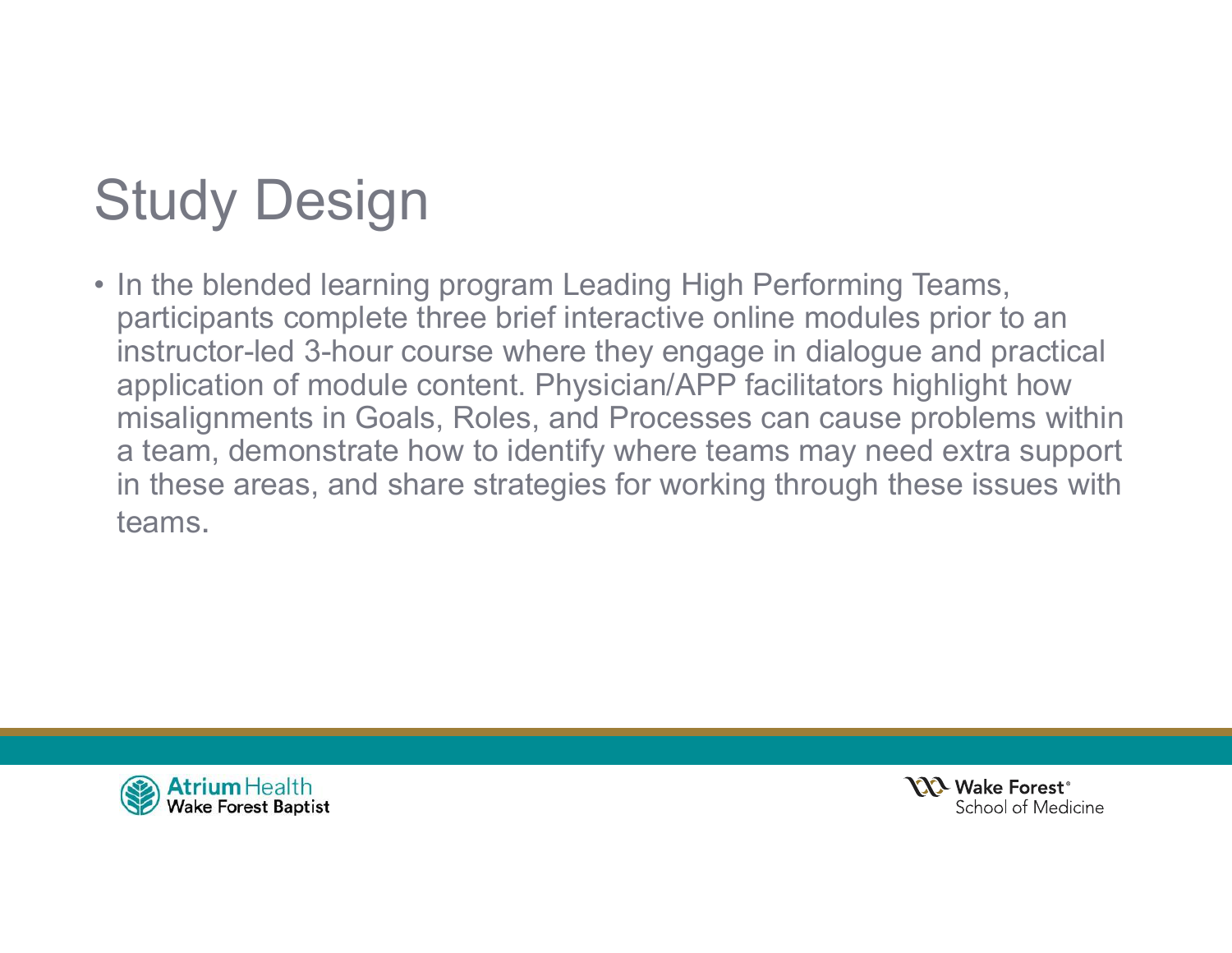## Evaluation Plan & Conclusion

- After program participation, attendees receive a survey to gather feedback on the curriculum and confirm their plans for implementing strategies they have learned; they are also surveyed six months after the course to assess retained knowledge.
- *Through this course, our physician/APP leaders should learn valuable tools for leading their teams to high performance through healthy conflict, open communication, and trusting relationships.*